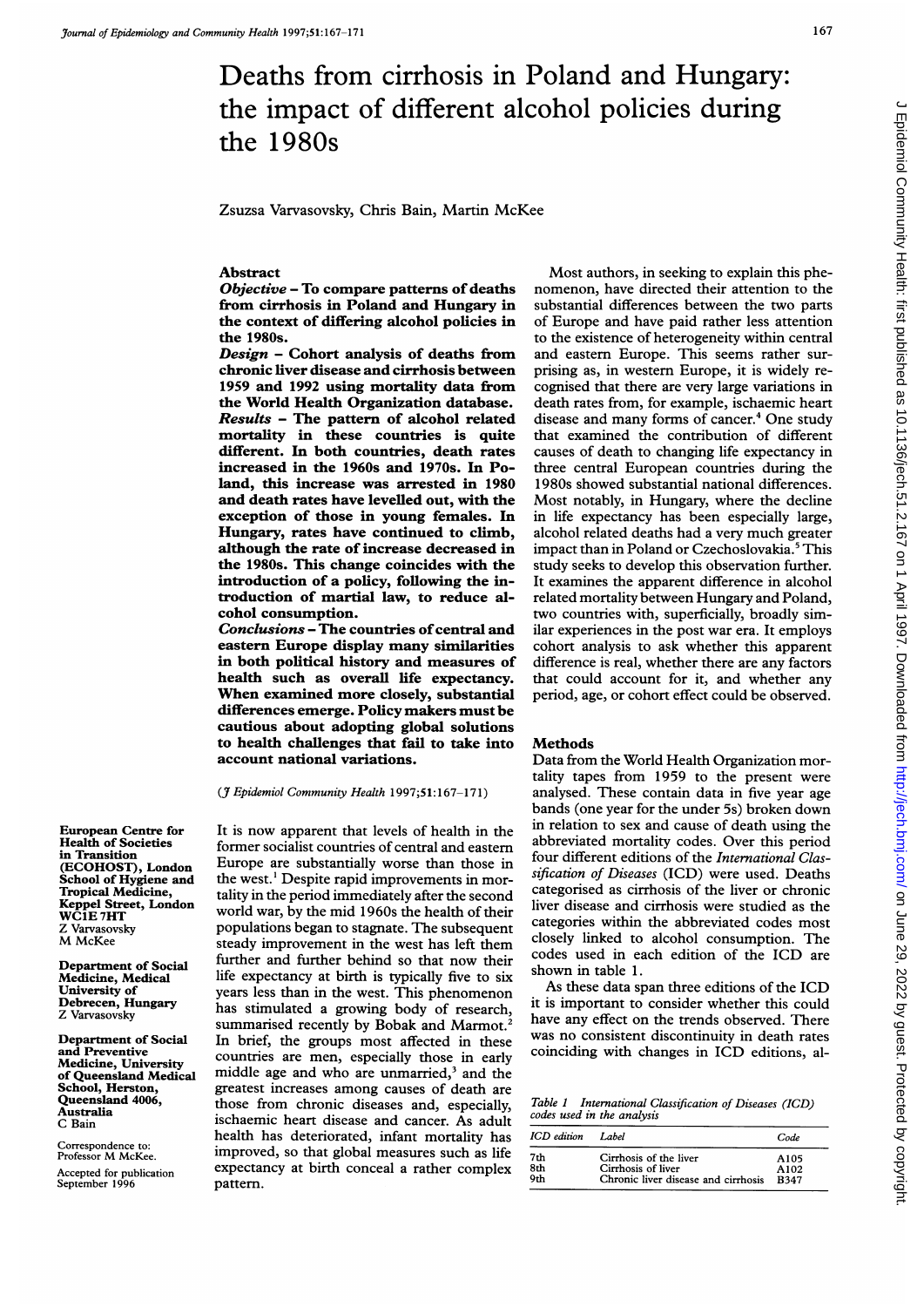

Figure 1 Crude death rates from chronic liver disease and cirrhosis - effect of a change in the edition of the International Classification of Diseases.



Figure 2 Life expectancy at birth in the European Union, Hungary and Poland between 1970 and 1991.

though the death rate among Polish males did increase when ICD-8 was introduced and fell when ICD-9 was introduced (fig 1). This effect was not seen for female deaths in Poland or for either male or female deaths in Hungary. As will be seen later, there are other factors in Poland that could explain the change seen in 1980 and the absence of an observed effect in either Polish women or Hungarians suggests that this is unlikely to be an effect of coding differences. This is supported by the finding in the bridging study undertaken by the United Kingdom Office of Population Censuses and Surveys that found that over 97% of cases coded A102 in ICD-8 were coded as B347 in ICD-9 and vice versa.<sup>6</sup>

#### **Results**

Although published data are only available in the United Nations Demographic Yearbook for selected years until 1970, life expectancy at birth was similar in Poland and Hungary during the 1960s. In the early 1970s the two countries began to diverge but, from the mid 1970s, the trends remained parallel and relatively constant until the present, with the figures for Poland typically being about 1.5 years longer than in Hungary. In contrast, life expectancy in western countries has steadily increased over this period, leaving Poland and Hungary increasingly far behind (fig 2).

While the trends in life expectancy suggest that the health situations in Poland and Hungary have been broadly similar since the 1970s, this view is dispelled by a more detailed examination by cause of death. In the case of chronic liver disease and cirrhosis, the topic of this paper, there has been a dramatic increase in deaths in Hungary since the early 1970s but little change in Poland over this period.

Two sets of graphs have been drawn to illustrate changes over time. In the first, deaths have been aggregated into ten year age bands and, indexing the rate in the first period (1959-63) as 100, show the change relative to the initial period in each subsequent five year period (figs 3 and 4). In the second set of graphs, age and sex specific death rates, in five year bands, were plotted by the central year of birth for those dying in each five year period from 1959-91 (except that the last period spans only three years from 1989 to 1991 because of non-availability of data). A semilogarithmic scale has been used, as is conventional in cohort analyses, to show the rate of change (figs 5 and 6). In both cases, because of the small numbers involved and to enhance clarity of the figures, data for those dying under 30 are not shown. To place the changes in context, figures for annual alcohol consumption between 1970-91, as reported in the World Health Organization's Health For All database are also presented (fig  $7).$ 



liver disease and cirrhosis among Hungarian men (A)

and women (B) (1959–63 = 100).

Epidemiol Community Health: first published as 10.1136/jech.51.2.167 on 1 April 1997. Downloaded from http://jech.bmj.com/ on June 29, 2022 by guest. Protected by copyright Figure 3 Changes in age specific death rates from chronic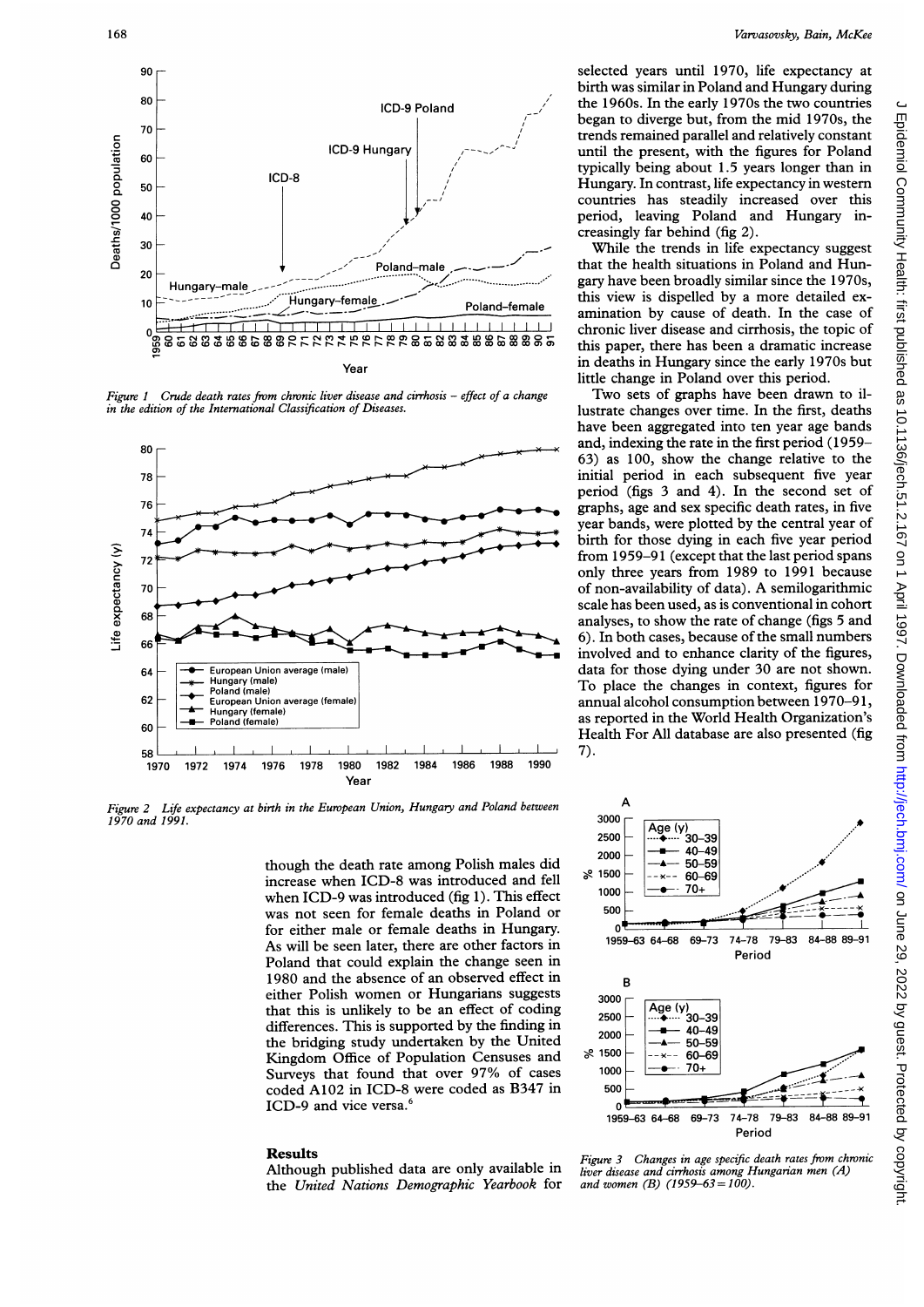

Figure 4 Changes in age specific death rates from chronic liver disease and cirrhosis among Polish men (A) and women (B)  $(1959-63=100)$ .

Inspection of age specific death rates in each period of death reveals strikingly different patterns in the two countries. In both countries, in mortality but the magnitude of change is 3000% increase among men aged 30 to 34. among the younger age groups. This increase is progressively less among older



Figure 5 Age specific death rate from chronic liver disease and cirrhosis in relation to year of birth in Polish men (A) and women (B) for seven selected periods.

age groups but, even for those aged 60-64 the increase has been over 500% (fig 3A). The increases have been somewhat less among Hungarian females but, even here, in the youngest age group it has been over 1500% (fig 3B). In contrast, among Poles, while death rates increased in the early part of the period under study, there has been little further increase since the early 1980s (fig 4).

and in all age groups, there have been increases upwards (iig 6). The rate of increase has, nowvery much higher in Hungary, with an almost earlier, the rates of increase have been greatest The second set of graphs show differences in the rate of change over time in relation to 74-78 79-83 84-88 89-91 year of birth. The extreme left hand point Period in each series represents deaths occurring in 1959-63 and the extreme right hand point represents deaths in 1989 to 1993. In Poland, male death rates increased for all age groups until about 1981 and subsequently levelled out, except for small increases among the young in the late 1980s (fig 5). The curves are almost<br>parallel until the age group 55–59. Above this parallel until the age group 55-59. Above this age, while the transition from an underlying age, upward trend still occurs around 1981, there is also an earlier slowing of the rate of increase. The lower numbers of female deaths introduces<br>a greater element of instability but there is still Period a greater element of instability but there is still<br>a general upward trend in the earlier years of the study period, although an abrupt change around 1981 is less apparent (fig 5). The pattern in Hungary is markedly different. For both sexes, the rate of increase during the 1960s<br>(the left side of each data series) was similar to -ific death rates in each (the left side of each data series) was similar to strikingly differentpat- that seen in Poland. Thereafter, instead of levelling out as in Poland, the rate accelerated<br>upwards (fig 6). The rate of increase has, however, slowed during the 1980s. As suggested earlier, the rates of increase have been greatest

## **Discussion**

For diseases with a distribution heavily influenced by age, simple analysis of trends in mortality, even when age standardised, may be misleading. Age period cohort analysis can add substantially to understanding of underlying trends.7 In particular, it can help to differentiate cohort effects, in which changes in frequency of disease across the age groups of successive cohorts reflect the unique exposures of those cohorts; period effects, in which <sup>a</sup> common experience causes changes occurring across all age groups alive at a particular time; and age effects, in which changes in frequencies are related only to changes in age and not to either period or generation. For example, this approach was used by Susser in 1961 to challenge the then current view that the incidence of peptic ulcer was rising.8 The analyses contained in this paper similarly challenge widely held views about the pattern of alcohol related mortality in Poland and Hungary.

A few caveats are necessary. This study is limited both in terms of types of deaths studied and in the analysis undertaken. There are many other diseases that are linked aetiologically to alcohol. Although the category "chronic liver disease and cirrhosis" will include a spectrum ofnon-alcohol related diseases, these constitute only a small proportion of these deaths. According to some sources the percentage of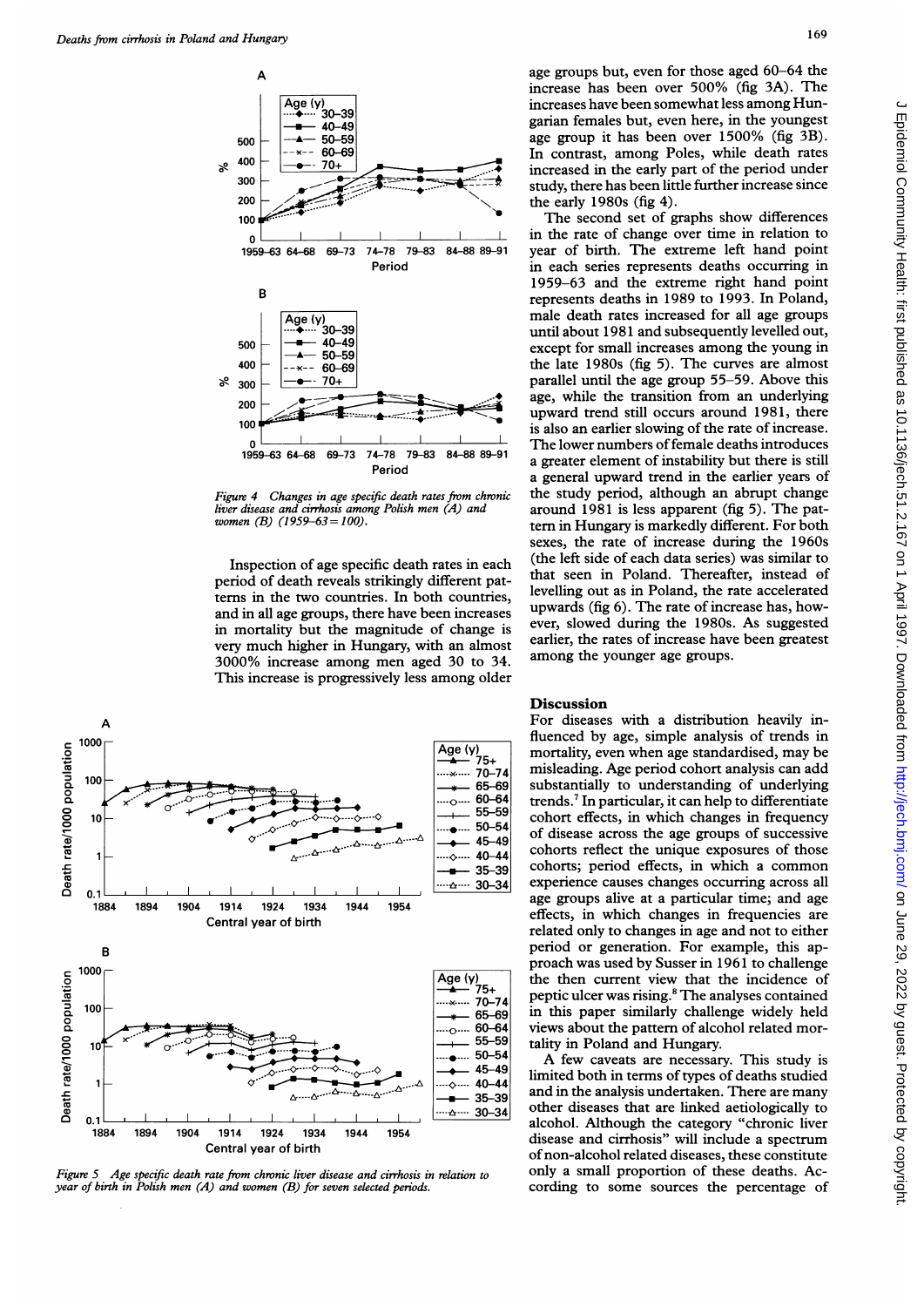

Figure 6 Age specific death rate from chronic liver disease and cirrhosis in relation to steeply in Hungarian men than in their Polish year of birth in Hungarian men (A) and women (B) for seven selected periods between. counterparts and cohort analysis demonstrates a



Figure 7 Consumption of pure alcohol in Hungary and Poland, 1970–91. It may seem surprising that the change in

disease and cirrhosis ranks from 66 to 100% rhosis develops. Such an effect has been de-<br>making it possible to consider this cause of scribed in other situations, such as that in Paris making it possible to consider this cause of death as a relatively good marker of alcohol in 1942 when alcohol rationing was introduced<br>problems within a community.<sup>9</sup> Furthermore, due to shortages arising from the war. Alcohol problems within a community.<sup>9</sup> Furthermore, due to shortages arising from the war. Alcohol<br>unlike the situation with alcohol where there consumption was estimated to have fallen by unlike the situation with alcohol where there consumption was estimated to have fallen by<br>is strong independent evidence of changes in 80% in one year and deaths from cirrhosis fell is strong independent evidence of changes in exposure, we know of no similar evidence that by 50% in the same period.<sup>13</sup> This has been<br>would suggest that the other causes of liver explained as reflecting the reservoir of people would suggest that the other causes of liver disease have changed significantly. A pragmatic with cirrhosis for whom short term changes in consideration was that data are only easily avail-<br>able throughout the study period in the form quite considerably.<sup>14</sup> able throughout the study period in the form quite considerably.<sup>14</sup>  $\frac{1}{4}$  of the abbreviated mortality classification. The circumstances surrounding this decrease

amination of the various curves generated. It lewicz.<sup>15</sup> In 1980–81, Solidarity blamed the is recognised that some authors, when un-<br>Polish government for promoting alcohol to is recognised that some authors, when un-<br>derived by derivating cohort analysis, have supplemented hide the deeper problems of society and to dertaking cohort analysis, have supplemented hide the deeper problems of society and to<br>visual inspection with statistical modelling in obtain more revenue. Faced with this pressure, visual inspection with statistical modelling in an attempt to separate age and period effects. alcohol policy was tightened. Production de-<br>A more detailed critique of modelling is set out creased, temporary prohibition and rationing A more detailed critique of modelling is set out

regression methods cannot be said to provide Age  $(y)$  regression incurves cannot advantages over<br>  $\frac{4}{(x-1)^{2}}$  important interpretational advantages over<br>  $\frac{10}{(x-1)^{2}}$  graphical approaches".<sup>10</sup>

 $65-69$  Despite many superficial similarities between<br> $60-64$  these two countries the patterns of deaths from  $\begin{array}{r}\n\text{...} \quad 60-64 \\
\text{...} \quad 55-59 \\
\text{...} \quad 50-54 \\
\text{...} \quad 45-49\n\end{array}$  is an important cause of death, accounting for  $\begin{array}{c|c} \leftarrow & 45-45 \ \hline \leftarrow & 40-44 \end{array}$  a reduction of over half a year in life expectancy  $35-39$  at birth among Hungarian males between 1979<br>30–34 and 1990.<sup>5</sup>

changed over time. In Hungary, alcohol con-<br>tinues to pose a substantial and increasing  $\overline{Age(y)}_{75+}$  in death rates has slowed, the trend is still  $\begin{bmatrix} 75^{+} \\ 70^{-74} \end{bmatrix}$  upwards. All age groups over 30 are affected  $\begin{array}{r} \text{...} & 60-64 \\ \text{...} & 55-59 \\ \text{...} & 50-54 \end{array}$  death rate before 1980, this has now ceased,  $^{50-54}_{45-49}$  except among young women.<br>45-49 The greater importance of alcohol as a risk

 $\begin{bmatrix} 1 & 30 & 34 \\ -\Delta & -34 & \end{bmatrix}$  dependent support from a report of recent trends in cancer of the oesophagus, for which alcohol pattern similar to that reported here.<sup>11</sup>

76. **Earnfuil alphonical specifies the model with the greater of containing for the great of alcohol as a risk 40-44 specifies the patterns of death, accounting for the specifies of alcohol as a risk 40-44 in a risportan** The official statistics on alcohol consumption are notoriously unreliable because of, for exvolume of pure alcohol sold in both countries from 1970 but, unlike Hungary where it has continued to rise, there was a substantial fall with the change in the rate of increase of cir-<br>thosis mortality in Poland and can be considered as a period effect. Unfortunately, as these figures are based on aggregate con-Year pattern of drinking. In neither country are dependent of the adequate survey data covering this period.

consumption in Poland could cause such as rapid cessation in the increase of deaths from deaths attributable to alcohol in chronic liver cirrhosis given the long period over which cir-<br>disease and cirrhosis ranks from 66 to 100% rhosis develops. Such an effect has been de-

of the abbreviated mortality classification. The circumstances surrounding this decrease<br>The analysis has been limited to visual ex-<br>have been described by Wald and Moska-The analysis has been limited to visual ex- have been described by Wald and Moska-<br>pination of the various curves generated. It lewicz.<sup>15</sup> In 1980–81, Solidarity blamed the